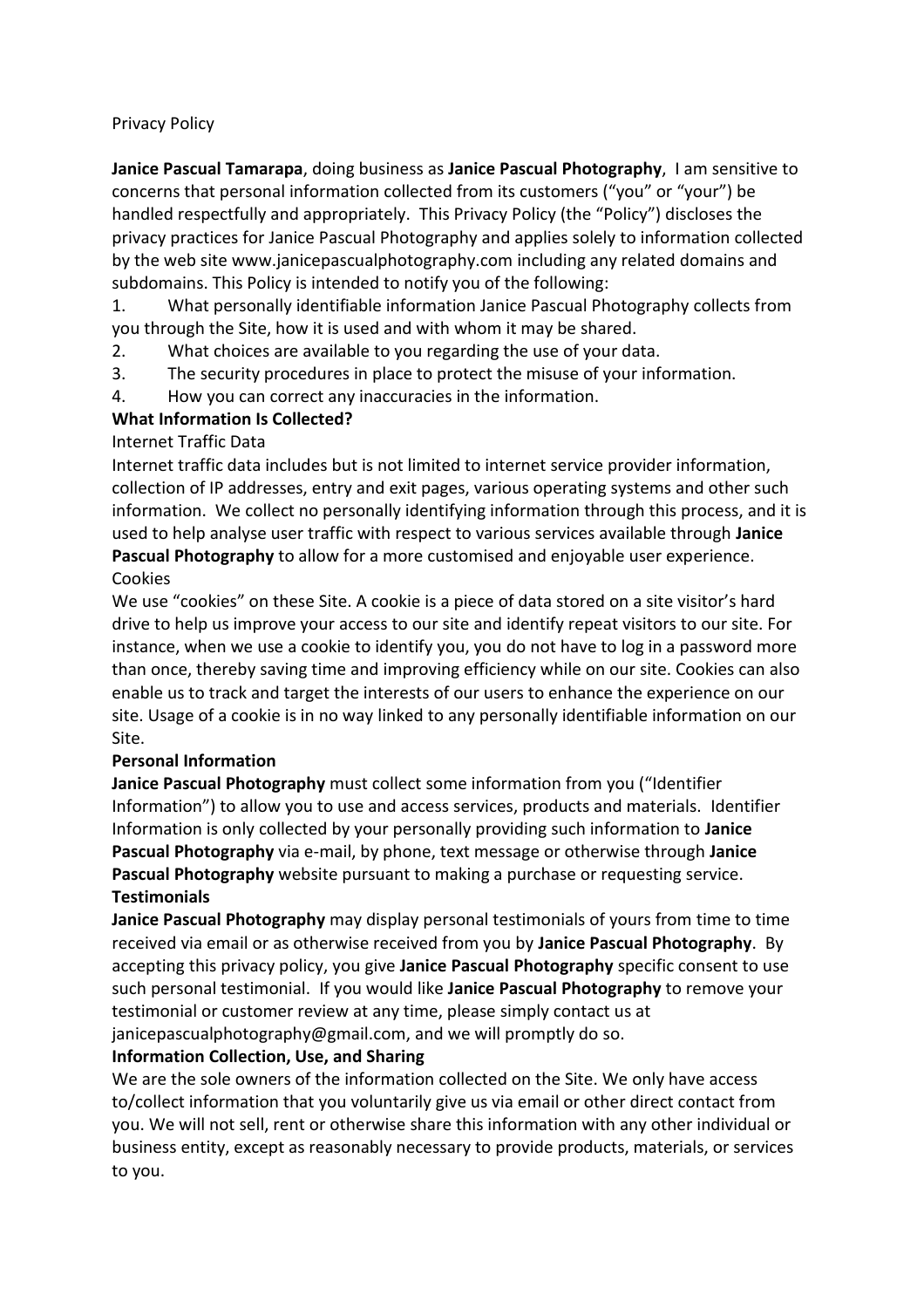We will use your information to respond to you, and will not share your information with any third party outside of our organisation, other than as necessary to fullfil your request, e.g. to ship an order.

Unless you ask us not to, we may contact you via email in the future to tell you about specials, new products or services, or changes to this privacy policy.

#### **Your Access to and Control Over Information**

You may opt out of any future contacts from us or request that we discontinue sending of email and other communications at any time at any time by contacting us at

## **janicepascualphotography@gmail.com**

#### **Security**

We take precautions to protect your information. When you submit sensitive information via the Site, your information is protected both online and offline.

Wherever we collect sensitive information, that information is encrypted and transmitted to us by secure servers. We have included common indications of such secured features when appropriate such as a closed lock icon at the bottom of your web browser.

While we use encryption to protect sensitive information transmitted online, we also protect your information offline. Only employees who need the information to perform a specific job (for example, billing or customer service) are granted access to personally identifiable information. The computers/servers in which we store personally identifiable information are kept in a secure environment.

## **Registration**

In order to use these Site, a user may complete the registration form. During registration a user is required to give certain information (such as name and email address). This information is used to contact you about the products/services on our site in which you have expressed interest. At your option, you may also provide demographic information (such as gender or age) about yourself, but it is not required.

## **Orders**

We request information from you on our order form. To buy from us, you must provide contact information (such as your name and shipping address) and financial information (like credit card number, expiration date). This information is used for billing purposes and to fill your orders. If we have trouble processing an order, we will use this information to contact you.

## **Third Parties**

Please be aware that some of our business partners may use cookies or other methods of tracking and targeting use on our site (advertisers, for example). However, we have no access to or control over these cookies and this Privacy Policy does not extend to such third parties. Please be aware that we are not responsible for the content or privacy practices of such other Site. We encourage our users to be aware when they leave our site and to read the privacy statements of any other site that collects Identifier Information.

## **Surveys & Contests**

From time-to-time our site requests information via surveys or contests. Participation in these surveys or contests is completely voluntary and you may choose whether or not to participate and therefore whether or not to disclose information sought by such surveys or contests. Information requested may include contact information (such as name and shipping address), and demographic information (such as post code, age level). Contact information will be used to notify the winners and award prizes. Survey information will be used for purposes of monitoring or improving the use and satisfaction of this site.